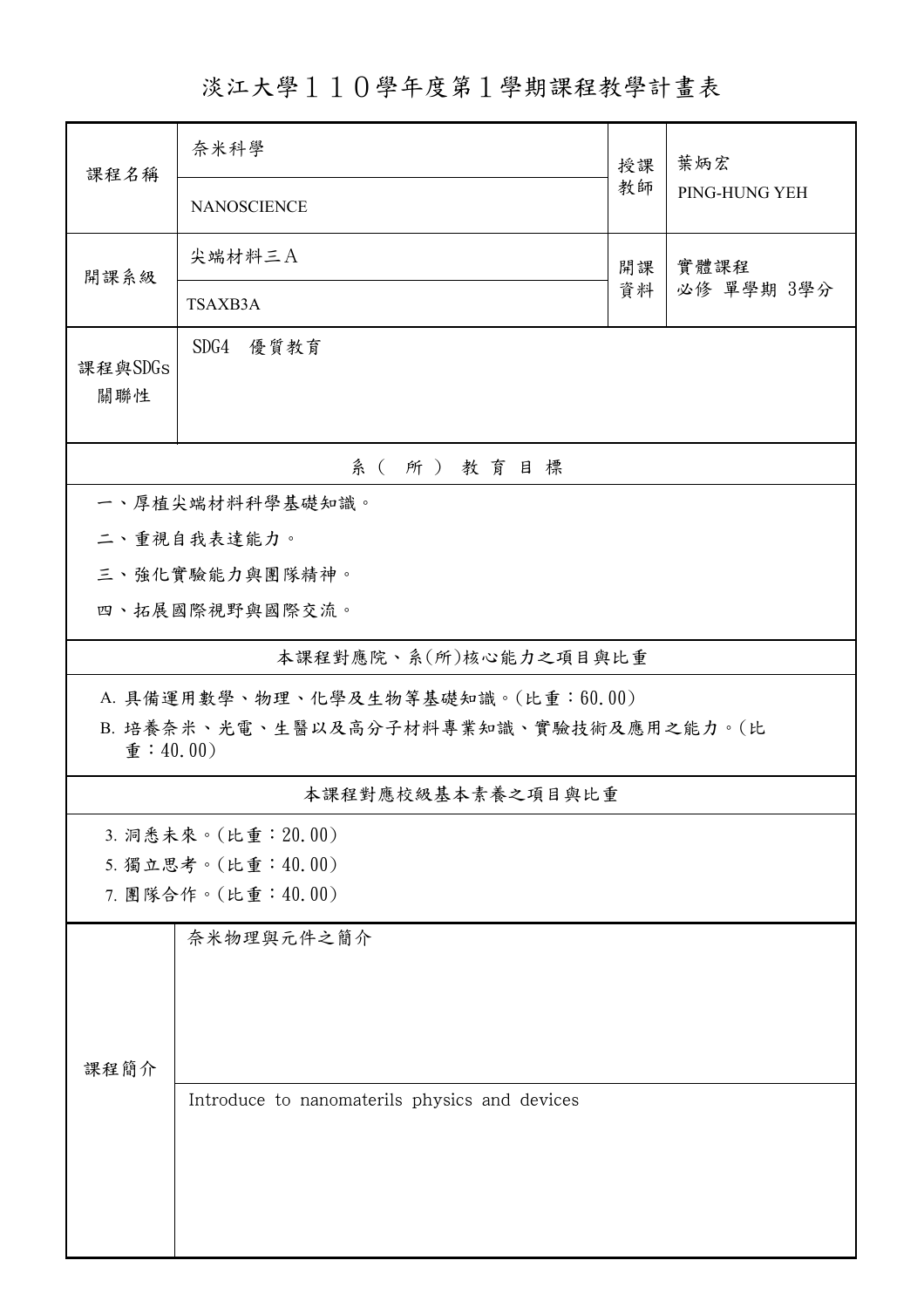## 本課程教學目標與認知、情意、技能目標之對應

將課程教學目標分別對應「認知(Cognitive)」、「情意(Affective)」與「技能(Psychomotor)」 的各目標類型。

一、認知(Cognitive):著重在該科目的事實、概念、程序、後設認知等各類知識之學習。

二、情意(Affective):著重在該科目的興趣、倫理、態度、信念、價值觀等之學習。

三、技能(Psychomotor):著重在該科目的肢體動作或技術操作之學習。

| 序<br>號         | 教學目標(中文)                     |                                           |            | 教學目標(英文)                                                                                |                                     |  |  |  |  |
|----------------|------------------------------|-------------------------------------------|------------|-----------------------------------------------------------------------------------------|-------------------------------------|--|--|--|--|
|                | 1 1.了解奈米物理原理<br>2.了解奈米相關技術應用 |                                           |            | 1. Understand Physics of nanomaterials<br>2.Introduction the nanotechnology application |                                     |  |  |  |  |
|                |                              |                                           |            | 教學目標之目標類型、核心能力、基本素養教學方法與評量方式                                                            |                                     |  |  |  |  |
| 序號             | 目標類型                         | 院、系(所)<br>核心能力                            | 校級<br>基本素養 | 教學方法                                                                                    | 評量方式                                |  |  |  |  |
| $\mathbf{1}$   | 認知                           | AB                                        | 357        | 講述、討論、發表、實作、體<br>驗                                                                      | 作業、討論(含課<br>堂、線上)、實作、報<br>告(含口頭、書面) |  |  |  |  |
|                | 授課進度表                        |                                           |            |                                                                                         |                                     |  |  |  |  |
| 週<br>次         | 日期起訖                         | 內 容 (Subject/Topics)<br>備註                |            |                                                                                         |                                     |  |  |  |  |
|                | $110/09/22$ ~<br>110/09/28   | Overview                                  |            |                                                                                         |                                     |  |  |  |  |
| $\overline{c}$ | $110/09/29$ ~<br>110/10/05   | Overview                                  |            |                                                                                         |                                     |  |  |  |  |
| 3              | $110/10/06$ ~<br>110/10/12   | An Evolutionary Perspective               |            |                                                                                         |                                     |  |  |  |  |
| 4              | $110/10/13$ ~<br>110/10/19   | An Evolutionary Perspective               |            |                                                                                         |                                     |  |  |  |  |
| 5              | $110/10/20$ ~<br>110/10/26   | Material Classes-Structures-Properties    |            |                                                                                         |                                     |  |  |  |  |
| 6              | $110/10/27$ ~<br>110/11/02   | Material Classes-Structures-Properties    |            |                                                                                         |                                     |  |  |  |  |
|                | $110/11/03$ ~<br>110/11/09   | Material Classes-Structures-Properties    |            |                                                                                         |                                     |  |  |  |  |
| 8              | $110/11/10$ ~<br>110/11/16   | Nanomaterials- Classes and Fundamentals   |            |                                                                                         |                                     |  |  |  |  |
| 9              | $110/11/17$ ~<br>110/11/23   | 期中考試週                                     |            |                                                                                         |                                     |  |  |  |  |
| 10             | $110/11/24$ ~<br>110/11/30   | 7 Nanomaterials- Classes and Fundamentals |            |                                                                                         |                                     |  |  |  |  |
| 11             | $110/12/01$ ~<br>110/12/07   | Nanomaterials- Classes and Fundamentals   |            |                                                                                         |                                     |  |  |  |  |
| 12             | $110/12/08$ ~<br>110/12/14   | Nanomaterials- Properties                 |            |                                                                                         |                                     |  |  |  |  |
| 13             | $110/12/15$ ~<br>110/12/21   | Nanomaterials- Properties                 |            |                                                                                         |                                     |  |  |  |  |
|                |                              |                                           |            |                                                                                         |                                     |  |  |  |  |